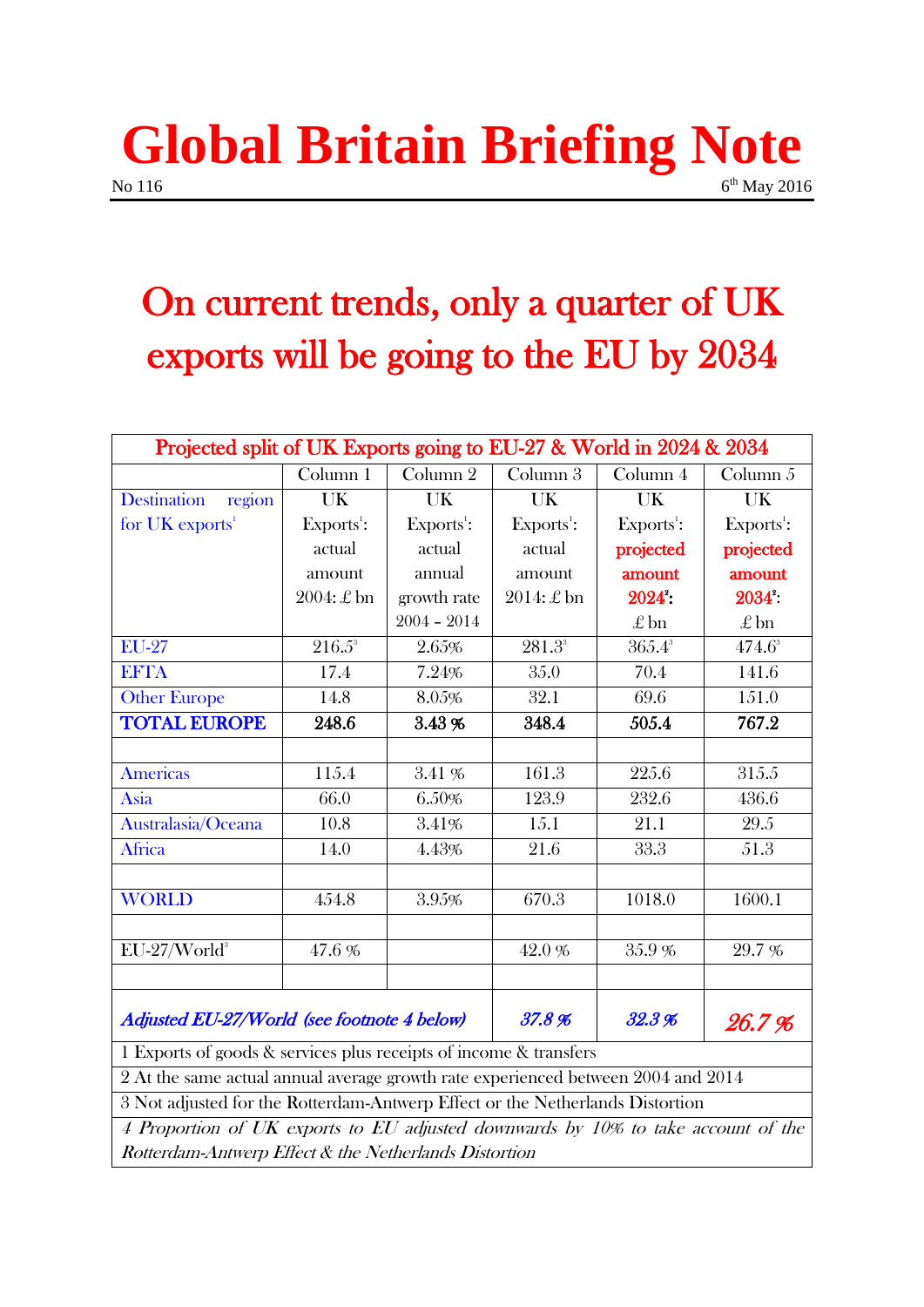#### **Commentary**

The projections of UK exports set out in Columns 4 and 5 of the table above indicate that the importance of the EU as a destination for British exports is declining.

In 2014, based on the official ONS figures, the EU took 42% of UK global exports. Eight years from now (Column 4), on current trends, that percentage will be under 36%. By 2034, the percentage will be under 30%, meaning that the proportion of EU exports going outside the EU will be at least 70%.

#### The Rotterdam-Antwerp Effect & the separate Netherlands Distortion

In the table on the preceding page, except in the bottom line coloured in blue & red in italics, no account is taken of two internationally-recognised statistical distortions, brought to light many years ago by Global Britain and which it baptised the "Rotterdam-Antwerp Effect" and the separate "Netherlands Distortion". The combined effect of both these distortions is to exaggerate the importance of the EU as a destination for British exports.

If the magnitude of the exaggeration is a (possibly modest) ten per cent, the real, adjusted proportion of UK exports going to the EU would be 32 % in 2024 and 27 % in 2034, as shown in the bottom line of the table.

#### Source of Statistics

Geographical Breakdown of the Current Account, Chapter 9 of *The Pink Book 2015,30th October 2015, [www.statistics.gov.uk](http://www.statistics.gov.uk/) > Economy>Balance of Payments> The Pink Book 2015 > PinkBook2015detailedGeographicalData.pdf*

Except for the line *"Adjusted EU-27/World"* in the table above the data is not adjusted for the Rotterdam-Antwerp Effect or the separate Netherlands Distortion *(*see *Global Britain Briefing Note No 64, "The Rotterdam-Antwerp Effect & the Netherlands Distortion" 7th January 2011).* The effect of these two statistical distortions is to significantly overstate (in the *Pink Book*) the real value of UK exports to EU-27, & to significantly understate the real value of UK exports to the world outside the EU.